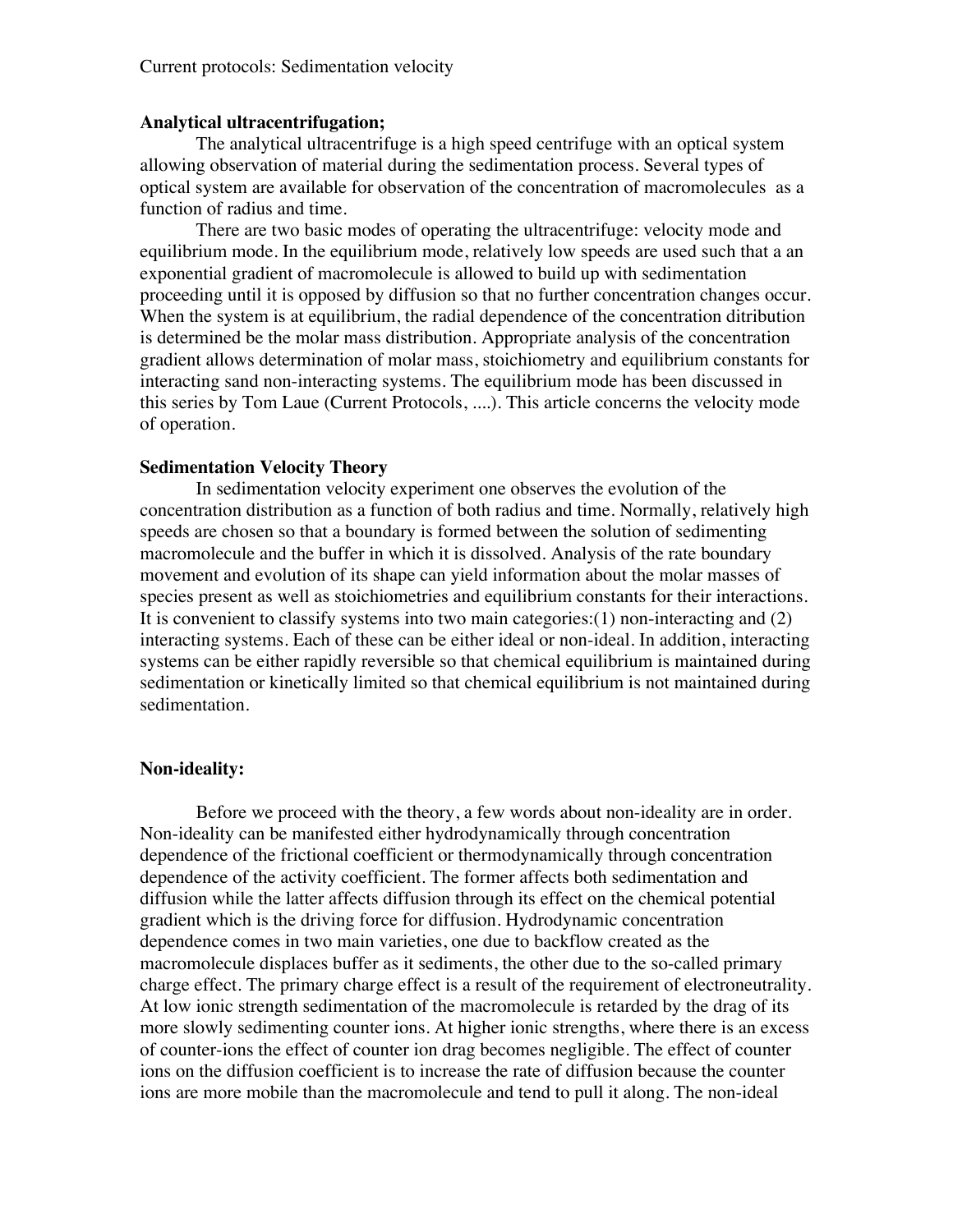effects result in a decrease in sedimentation coefficient with an increase in protein concentration and are treated commonly by the following mathematical form:

$$
s(c) = \frac{s(c=0)}{(1+k_s c)}
$$

Where Ks is the concentration dependence of the sedimentation coefficient and depends on a number of factors including the ionic strength, the shape and charge of the molecule. Sometimes a linear form is used but the inverse form is applicable over a wider range of concentration. For the diffusion coefficient we have:

$$
D(c) = D(c = 0) \frac{(1 + 2BM_1c)}{(1 + k_s c)}
$$

where  $M_1$  is the molecular mass of the diffusing component, B is the colligative second virial coefficient and depends on both excluded volume and charge.

When determining either molar mass or shape from frictional information, it is best to work at the lowest concentrations possible to avoid non-ideality. For interacting systems, one must work at concentrations near the value of the dissociation constant, and for many systems of interest, these concentrations will usually be sufficiently low that non-ideality effects can also be ignored. At moderate concentrations, non ideality can be treated using the above equations. At high concentrations, other theoretical treatments are required (Minton et al)

#### **Monodisperse Ideal System.**

The simplest type of system that one is likely to encounter is the monodisperse, ideal system. For a monodisperse macromolecular solution, one can determine the molar mass and frictional coefficient in a sedimentation velocity experiment. In the classical sedimentation velocity experiment, one measures the rate of movement of the mid-point of the boundary to determine the sedimentation coefficient of the macromolecule. More sophisticated methods accessible with desktop and larger computers are now more commonly used.

Transport by sedimentation and diffusion in centrifugal field is described by the continuity equation, also know as the Lamm Equation (Lamm,1928),

$$
\left(\frac{\partial c}{\partial t}\right)_r = -\frac{1}{r}\left(\frac{\partial}{\partial r}\right)\left[r\left(J_{\text{sed}}-J_{\text{dif}}\right)\right],
$$

where c is the concentration, which is a function of radius and time, r is the radial distance from the center of rotation, t is the time of sedimentation from the beginning of the run. The Lamm equation relates the time dependence of the concentration distribution to the fluxes due to sedimentation,  $J_{\text{sed}}$ , and diffusion,  $D_{\text{dif}}$ , respectively. The Lamm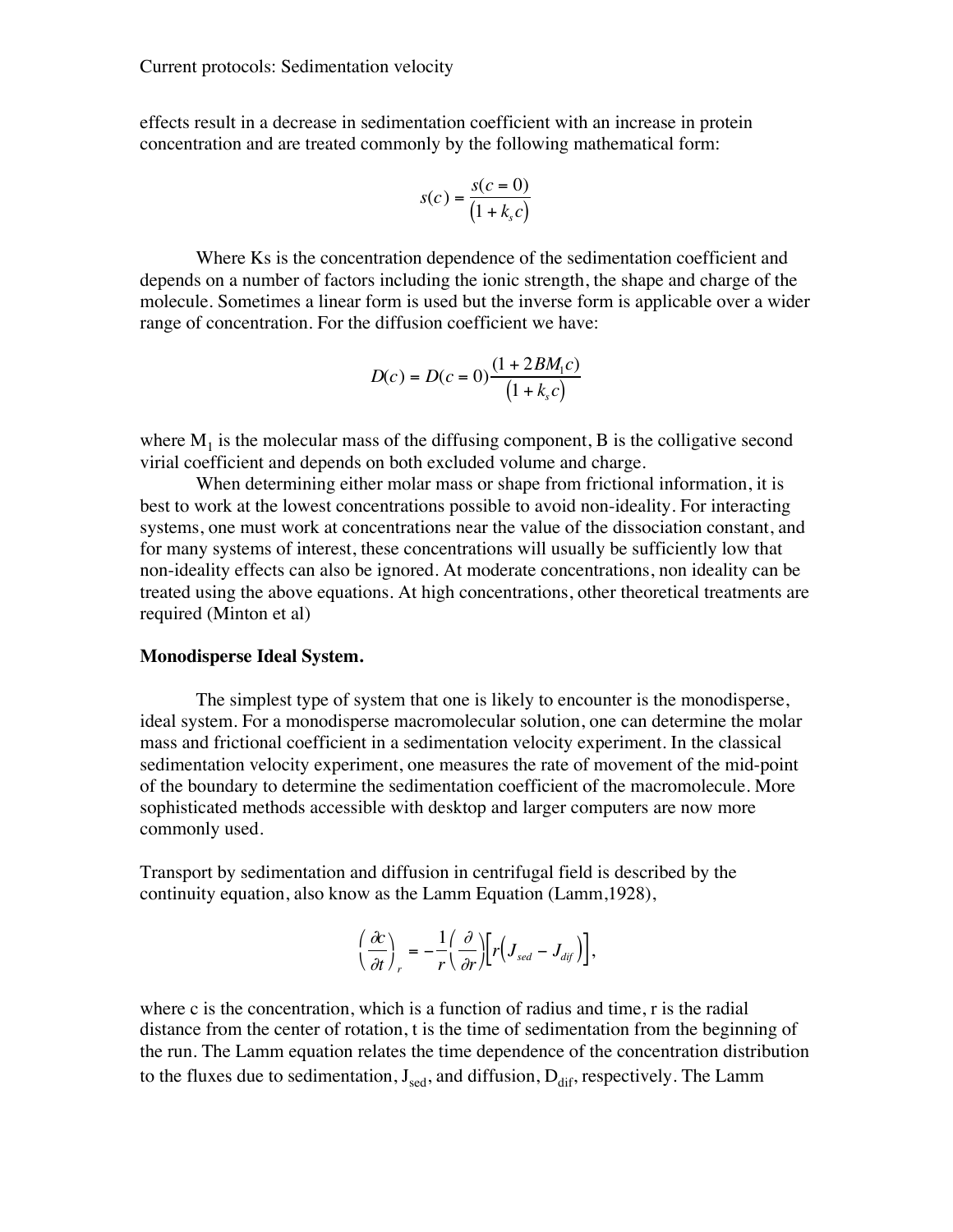equation is essentially a statement of the conservation of mass. the flux due to sedimentation is just the concentration time the velocity and is given by

$$
J_{\rm sed} = c \frac{dr}{dt} = c s \omega^2 r
$$

The sedimentation coefficient is a primary physical property of the molecule and is defined as the velocity of the particle in a gravitational field divided by the field strength

$$
s = \frac{dc/dr}{\omega^2 r}
$$

where c is the concentrations,  $\omega$  is the angular velocity of the rotor and r is the radius.

 The sedimentation coefficient depends both on the molecular mass and shape according to the following relationship

$$
s = \frac{M(1 - \overline{v}\rho)}{Nf}
$$

where f is the frictional coefficient related to the shape by the Stokes equation:

$$
f=6\pi\eta_o R_s
$$

where  $\eta_0$  is the viscosity of the solvent and  $R_s$  is the Stokes radius and  $R_o$  is the radius of the corresponding hydrodynamically equivalent sphere, which includes hydration. The Stokes radius is the radius of a hydrodynamically equivalent sphere. The frictional ratio, which is a measure of the deviation of the macromolecule from sphericity, is the ratio of the observed Stokes radius to the radius of a sphere with the same hydrated volume as the macromolecule and is defined by

$$
\frac{f}{f_o} = \frac{R_s}{R_o}
$$

where  $R_0$  is the radius of sphere with the same volume as the macromolecule (including hydration) and is given by

$$
f_o = 6\pi\eta_o R_o
$$

where  $R_0$  is given by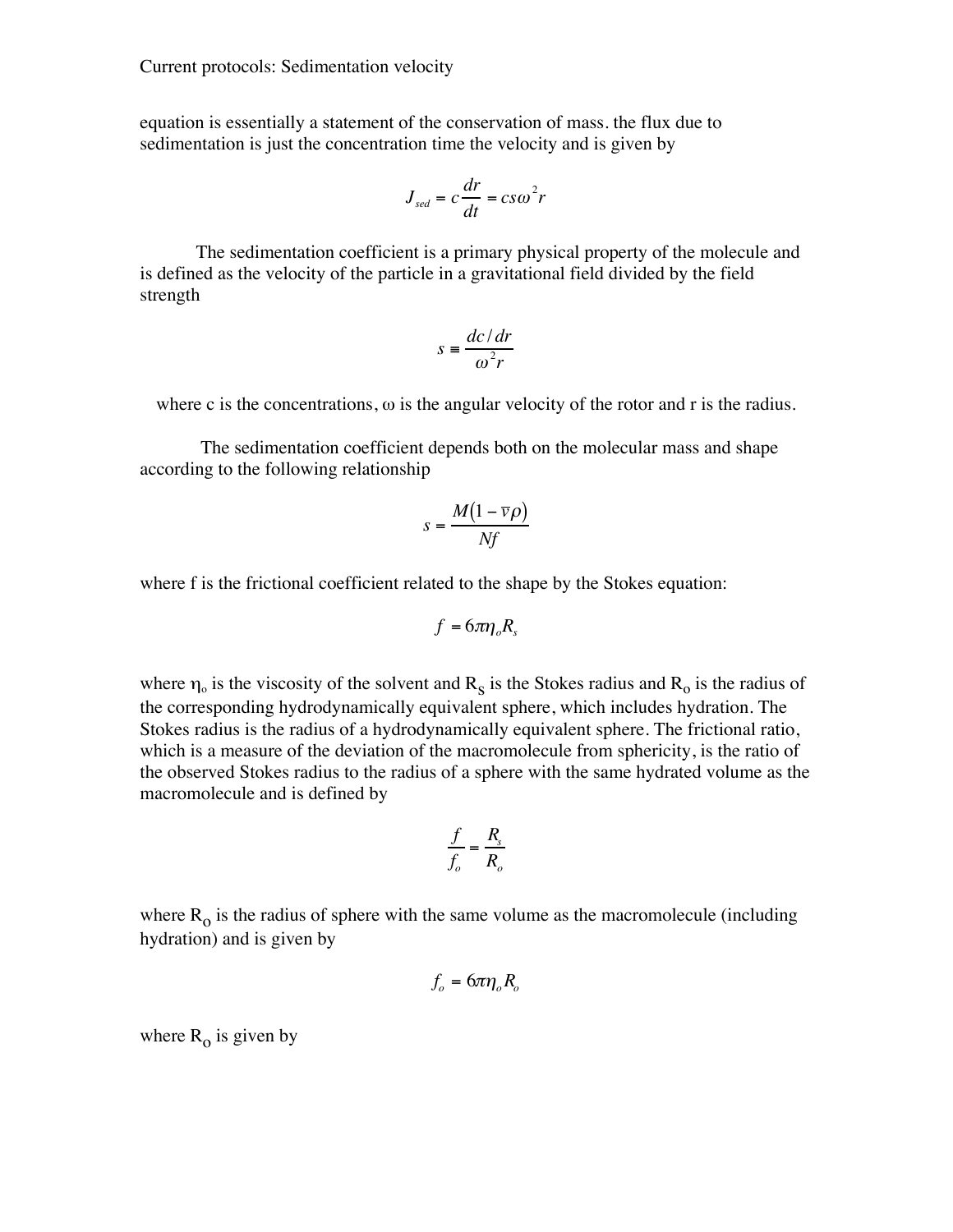$$
R_o = \left(\frac{3(\bar{v}_2 + \delta_1 v_1^o)M}{4\pi N}\right)^{1/3}
$$

where  $v_2$  is the partial specific volume of the macromolecule,  $\delta_1$  is the hydration coefficient,  $v_1^{\circ}$  is the specific volume of pure water, M is the molar mass of the macromolecule and N is Avogadro's number.

The frictional ratio forms the basis of shape analysis of macromolecules and can be compared to values of  $f/f<sub>o</sub>$  for various models of macromolecular shape ranging from ellipsoids of revolution to detailed bead or shell models computed from crystallographic coordinate data.

The diffusion coefficient, D, is related to the frictional coefficient through the Stokes-Einstein equation:

$$
D = \frac{RT}{Nf}
$$

and is defined by Fick's First Law of diffusion:

$$
J_{\text{dif}} = -D\left(\frac{\partial c}{\partial x}\right)_{t}
$$

where  $J_{\text{diff}}$  is the flux per unit cross sectional area due to diffusion.

after substituting, the continuity equation becomes:

$$
\left(\frac{\partial c}{\partial t}\right)_r = \frac{1}{r} \left(\frac{\partial}{\partial r}\right) \left[rD\left(\frac{\partial c}{\partial r}\right)_r - 2\omega^2 r^2 c s\right]
$$

A non-interacting system can be composed of one or more independently sedimenting species which give rise to overlapping, additive essentially Gaussian boundaries whose spreading is determined solely by diffusion. Interacting systems, on the other hand, give rise to so called reaction boundaries. Reaction boundaries by their very nature are not able to be resolved into individual contributions from the several species present. For example, for a self-associating system, at each point in a reaction boundary, the Law of Mass Action must be obeyed such that the amount of each species is determined by the equilibrium constant and total concentration. The shape of the boundary is determined by coupling sedimentation transport with re-equilibration such that mass action is obeyed at each point in the boundary. Having made that distinction, we will proceed to describe each type of system and the ways in which they may be analyzed.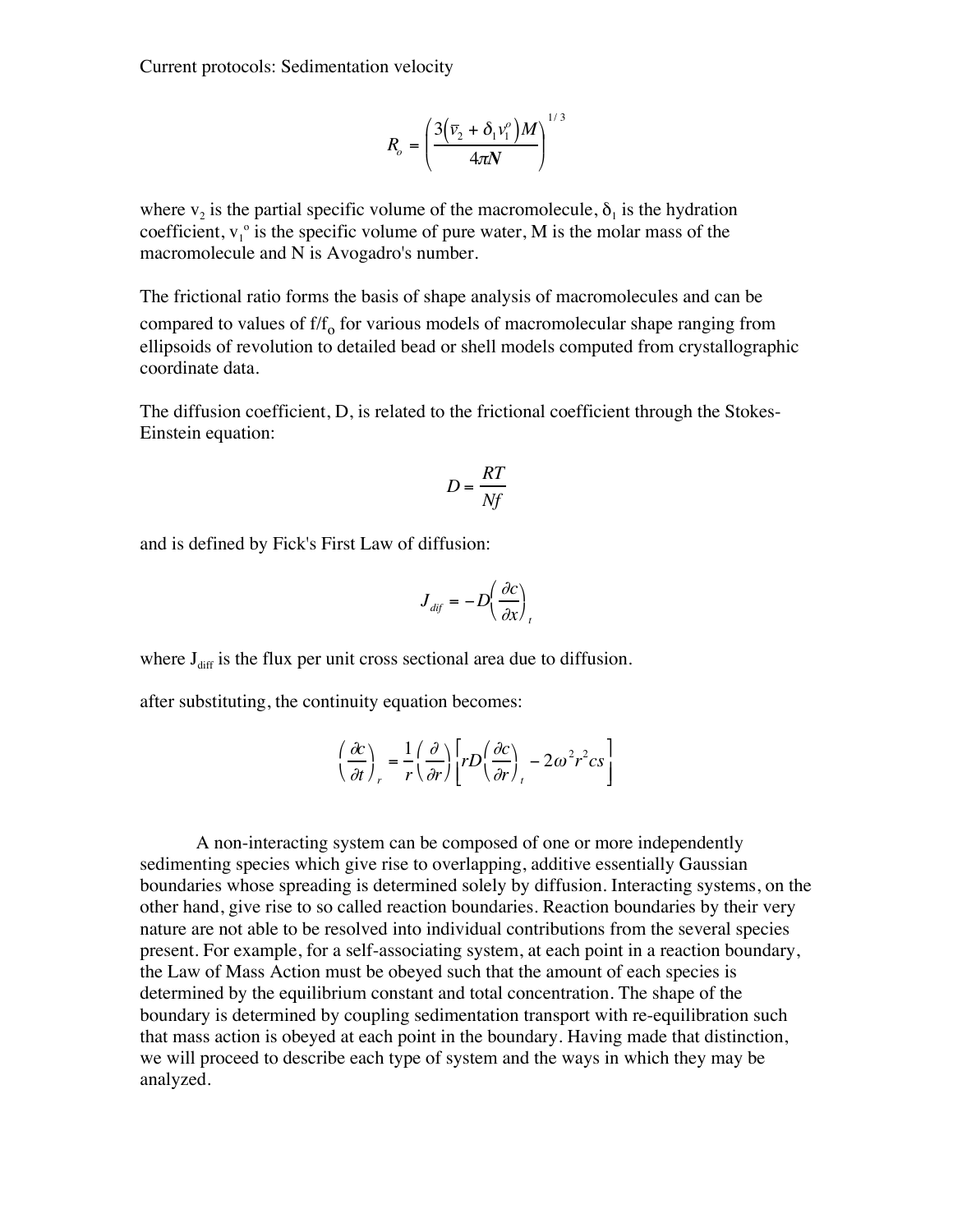## **Polydisperse, non-interacting systems**

For a polydisperse, non-interacting system, one must determine that the system is in fact non-interacting by demonstrating that sedimentation rate and boundary shape are independent of concentration. Once concentration independence has been established, the boundary may be analyzed by various methods capable of resolving independent boundaries. A non-interacting system will be composed of several superimposable independent boundaries that are essentially Gaussian in shape. The boundary for each species is transported according to its sedimentation coefficient and it spreads according to its diffusion coefficient. In the cylindrical coordinate system of the rotating reference frame of the centrifuge cell, the shape of the boundary is not exactly a Gaussian but its shape is sufficiently close that it can be treated as Gaussian. The variance of the Gaussian curve that represents the boundary is proportional to the product Dt.

## **Polydisperse, interacting systems**

For interacting systems, a different approach has to be applied to determine the parameters describing the system. Interacting systems can be either single component or multi-component. An example of a single component interacting system would be a selfassociating system like a monomer-dimer or monomer-dimer-tetramer system. It can be characterized by a single initial total concentration and the equilibrium constants for each reaction. For an incompressible system, the concentration of each macromolecular species is uniquely determined by the equilibrium constants and the total concentration according to the Law of Mass Action. Therefore, for a given monomer-dimer system, for example, the amount of monomer and dimer present at each point in the cell is uniquely determined by the concentration at that point. Because the system is in reversible chemical equilibrium at each point, no resolution into monomer and dimer boundaries can occur. This type boundary is called a reaction boundary and its shape and evolution with time is characteristic of the stoichiometry and equilibrium constants.

### **Weight average sedimentation coefficient.**

The weight average sedimentation coefficient is defined as the mass concentration weighted average of the sedimentation coefficients of the species comprising the system and is defined by

$$
S_w = \frac{\displaystyle\sum_{i=1}^N c_i s_i}{\displaystyle\sum_{i=1}^N c_i}
$$

Since the values of  $c_i$  are uniquely determined by the equilibrium constants and total concentration,  $s_w$  is a quantity completely determined by the thermodynamics of the system. The value of  $s_w$  is derived from the measurement of the equivalent boundary position obtained by integrating over the boundary (Schachman, 1959; Stafford and Schuster, 199x). The observed dependence of  $s_w$  on plateau concentration can be modeled to determine the stoichiometry and equilibrium constants. (Timasheff et al. and Correia et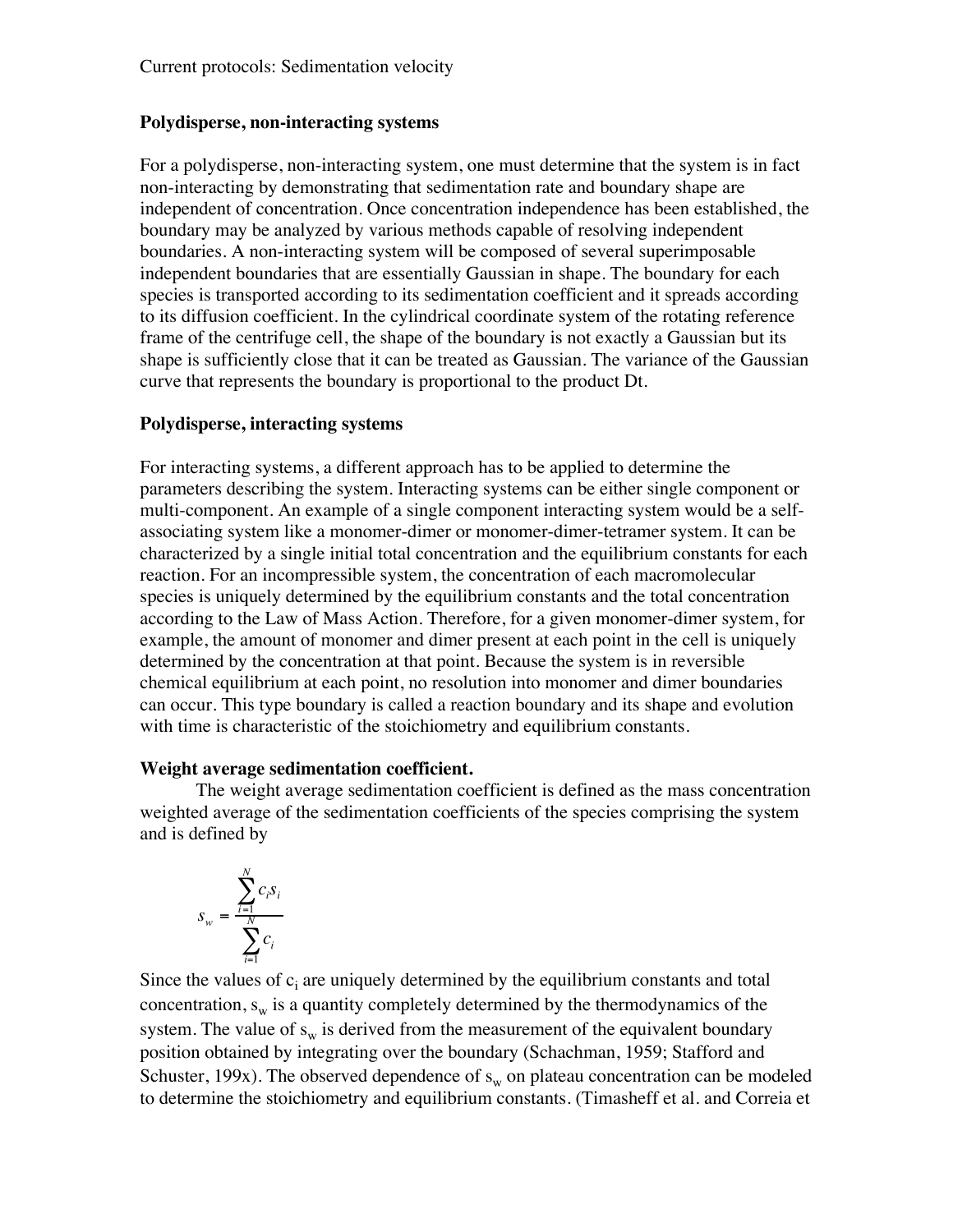al.). An advantage of using  $s_w$  is that its determination is completely independent of boundary shape since it is determined solely by the composition of the solution at the plateau concentration. The weight average value of s can be determined from  $g(s^*)$ analysis(Stafford,1994).

### **Least squares fitting to solutions to the Lamm equation.**

A disadvantage of using  $s_w$  is that it does not make use of the information contained in the evolution of the shape of the boundary. One way to make use of the boundary shape is to curve fit the reaction boundary with numerical solutions to the Lamm equation solved for various reaction schemes (Todd and Haschemeyer, 1981). Various programs are available for fitting using numerical solutions to the Lamm equation. For non-interacting ans self-associating systems one can use the software (Ultrascan running under LINUX) available from Demleler and Saber(199x) or (SEDFIT running under Windows)) from Schuck(19xx). For non-interacting, self-associating and hetero-associating systems the software (ABCD\_Fitter running under LINUX, DOS and MacOS or SedAnal running under Window9x; Stafford 1998,2003) available from Stafford, 2003.

With the previous considerations in mind, we now proceed to the practical aspects of sedimentation velocity analysis. Many of the choices to made in the practical application of the techniques will be made with regard to the theory. Most of the results of sedimentation analysis are interpreted in terms of the theory and if the experiments are not designed to reflect the requirements of the theory, the data will usually be useless.

## **Experimental Design and Protocols.**

### **Rotors and cells**

See the accompanying article by Tom Laue for a discussion of the available rotors and cells.

### **Sample Preparation for Sedimentation Velocity Analytical Ultracentrifugation:**

For initial runs, samples should be in the concentration range of 0.5 to 1.0 mg/ml for use with the Rayleigh optical system (refractive index) or in the range of 0.5 to 1.0 a.u. at the appropriate wavelength for the absorbance optics.

Preferably, samples should be of the highest purity possible with gel filtration being performed as the last step before sedimentation to remove aggregates. Remember: "Garbage in - garbage out".

Samples also should be at "osmotic" equilibrium with their respective buffers This can be achieved either by 24 hour dialysis or by gel filtration. Either ordinary column gel filtration by Sephadex, FPLC or HPLC can be used, or "spin" columns can be used (e.g.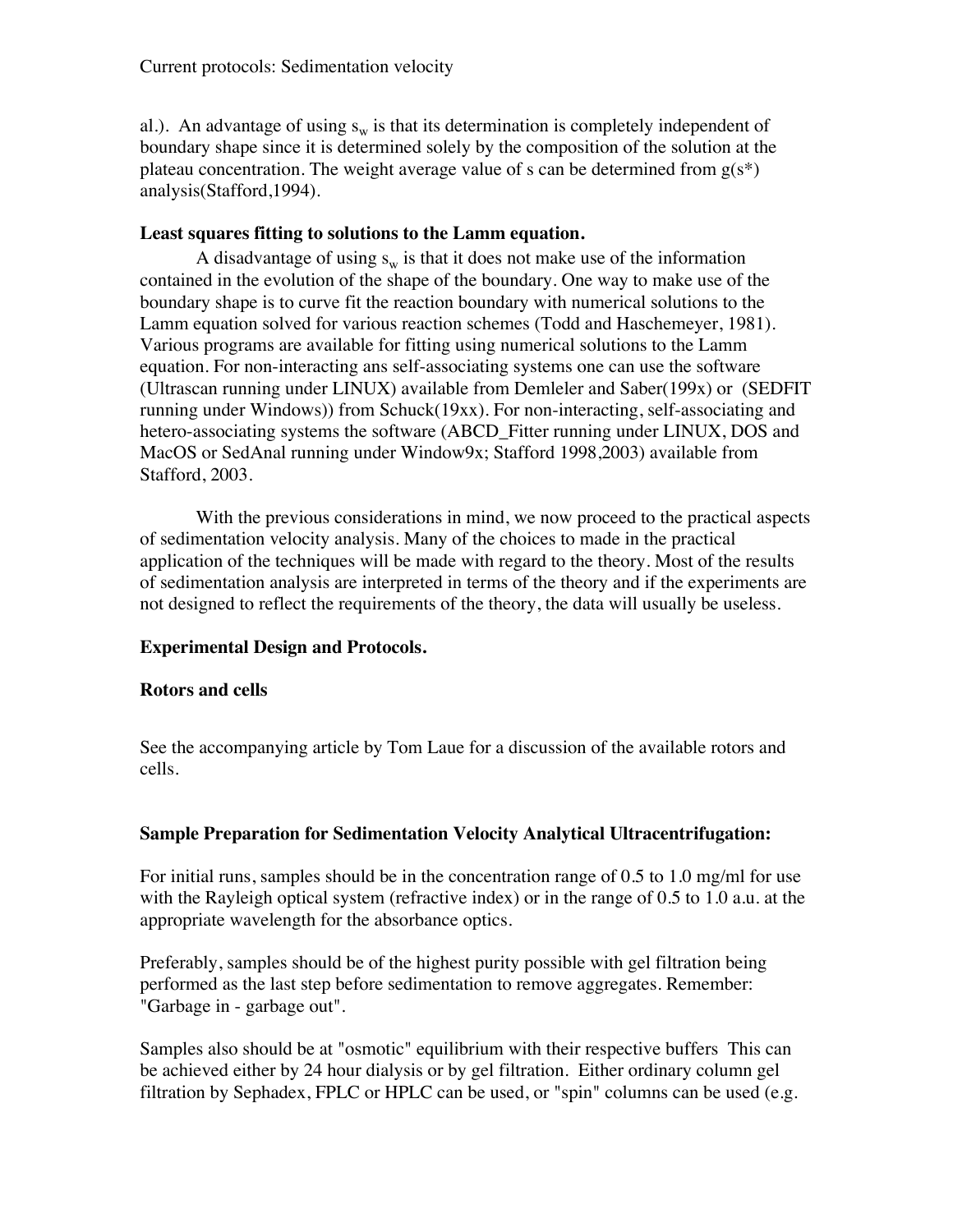cf. Christopherson and Jones, Anal. Biochem 100, 184-187 (1979)). Spin columns are convenient because there is effectively no dilution during buffer exchange.

For samples prepared by dialysis and transported to another location, it is best to deliver the samples still in their dialysis bags in about 25-50ml of dialysis buffer in a conical screw-top centrifuge tube, for example. Air should be removed from the dialysis bags as much as possible to minimize the potential for surface denaturation during transport.

Samples that are prepared by ordinary gel filtration or spin columns, must accompanied by about 25-50 ml of the column buffer which will be used to make dilutions and as an optical reference. This aliquot of buffer must be the identical buffer that was used to equilibrate the column. Since the refractive index match between the sample buffer and the reference buffer must be exact, an aliquot of buffer of nominally the same composition will not match sufficiently well to act as reference. Exhaustive dialysis (or its equivalent, gel filtration) has thermodynamic consequences related to the definition of macromolecular components: in order to maintain the composition of the macromolecular component (i.e. ratio of protein to counter-ions) upon dilution, the dilutions must be carried out with dialysate (c.f. Cassasa and Eisenberg, 1964). Therefore, dialysis is a good idea even if absorbance optics are being used.

Resolution in a sedimentation velocity experiment increases as the boundary is transported toward the cell bottom; therefore, one should fill the cell as full as possible to create the longest sedimentation path possible. In a polydisperse non-interacting sample, the separation between components is roughly proportional to the first power of time while the contribution to boundary spreading due to diffusion is roughly proportional to the square root of time. Therefore, even though the boundary is spreading during the time of sedimentation, the resolution will still increase as the square root of time and, therefore, distance.

## **Filling the Cells.**

Looking at the assembled cell with the screw ring facing you, the reference solution should be loaded on the left and the sample on the right side. Load 430 uL on each side to match the meniscuses as closely as possible. This is very important with the interference optical system since it measures the refractive index contribution from the protein by subtracting two relatively large numbers, the refractive index of the buffer from the refractive index of the buffer plus protein. The protein makes a relatively small contribution to the total. If the menisci are not matched then the contributions from the buffer, which also redistributes to a significant extent during the experiment, will not cancel at corresponding radial positions on the sample and references sides; the result will a changing background refractive index gradient that will make a contribution to the overall sedimentation pattern. Needless to say, this variable background contribution will complicate the analysis. Similar but much smaller contributions can be expected from the absorbance optical system if the buffer absorbs appreciably at the wavelengths of observation. It should also be noted that with interference optics, proper cancellation of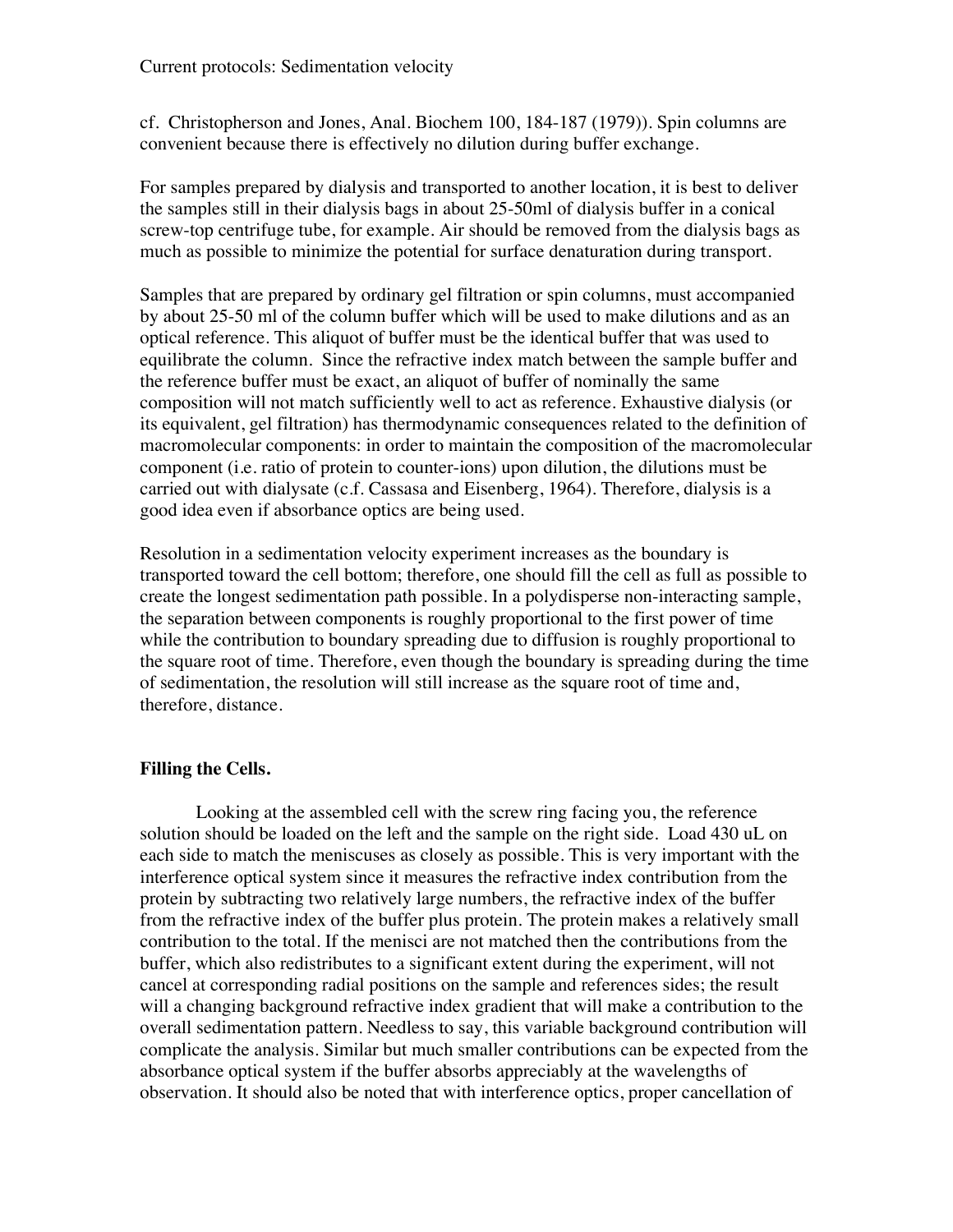the buffer contribution at corresponding radial positions requires that the axis of the cylinder lens be properly aligned perpendicularly to the radius bisecting the centerpiece. This is alignment can be checked and verified by the user by a simple procedure (vide infra); however, the actual adjustment must be made by a your BeckmanCoulter serviceman.

In my laboratory, we generally use capillary type synthetic boundary centerpieces to match the meniscuses exactly. Usually, the reference side is initially filled to 440uL and the sample side to 420uL. The rotor is accelerated to 3000-10000 RPM to allow the small amount of buffer to flow onto the sample side; when the menisci are matched, the rotor is stopped, removed and gently shaken to re-mix the solution so that the run starts with a uniform initial concentration distribution. The extra step to match the menisci is especially important when working at protein concentrations below about 0.1 mg/ml.

## **Cell Alignment in the rotor:**

It is extremely important that the cells be aligned properly in the centrifugal field. Because sedimentation proceeds in a radial direction, outward from the center of the rotor, the sample and reference compartments of the cells are sector shaped to prevent material from colliding with the cell walls. If a cell is slightly miss-aligned, material can collect against a cell wall and build up to concentration that will lead to unstable, convective sedimentation. Each hole in the rotor has a small line inscribed at the center of both the centripetal and centrifugal sides of the cell holes. The cell casing also has corresponding lines inscribed in the bottom. These lines must be aligned as carefully as possible to avoid convection. Use of a magnifying glass is recommended. One can check the alignment with the interference optics while the rotor is spinning by stepping through the delay until the image just starts to darken. The fringes should darken uniformly at across the cell as it is adjusted. If the fringes at the top or the bottom start to darken before the rest of the image, then the cell is miss-aligned. It is highly recommended that the run be stopped and the miss-aligned cell readjusted before proceeding. Convection, needless-to-say, will confound the analysis and is to be avoided. Convection can be caused by

## **Rotor temperature equilibration:**

It is important that the rotor be at uniform temperature before starting the run. The BeckmanCoutler XL-A/I centrifuges have two temperature sensing mechanisms. At 100 microns of pressure the instrument switches from one to the other and there is a jump of as much as 4 degrees in the reported temperature. Therefore, it is important to make sure the pressure gets below 100 microns while you equilibrate the rotor so that the rotor equilibrates at the expected temperature. Since the rough vacuum pump may not be able to pull the vacuum below 100 microns, you must turn on the diffusion pump to get the full vacuum. The diffusion pump comes on only while the machine is running; therefore, one must run the machine at 0 RPM (not 3000 RPM) during the equilibration process by entering 0 RPM for the speed and pressing "START". I t may take up to an hour to equilibrate depending on the initial temperature difference.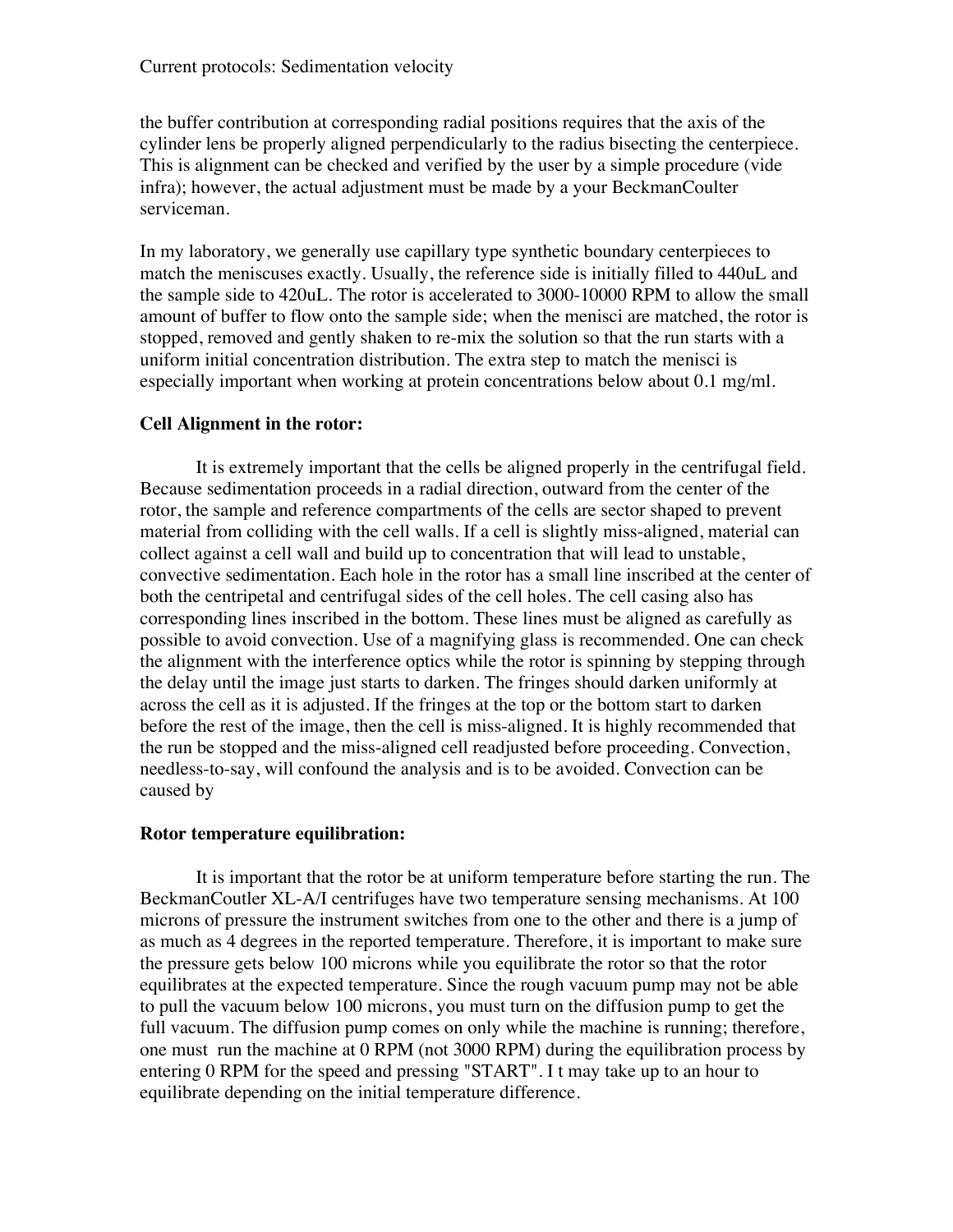It is important to note that the temperature of the rotor will decrease by about 0.8° upon acceleration from 0 to 60,000 RPM as the rotor stretches (Waugh, D.F. and Yphantis, D.A. 1952); there will also be an increase in the sample temperature due to compression of the solution that will result in a net temperature difference of about 1° between the sample and the rotor. It takes some time for this difference to dissipate, and it can lead to sample convection. The default acceleration rate of the XL is 400 RPM/sec. One might consider decreasing this value somewhat if convective disturbances of the boundaries are suspected to allow more time fore re-equilibration during acceleration.

# **Optical Systems**

The XL series of analytical ultracentrifuges come equipped with either an absorbance optical system (XL-A) or both absorbance and interference optical systems (XL-I). The absorbance optical system gives a profile of optical density as a function radius and time; the interference optical system gives a profile of refractive index as a function of radius and time. The absorbance optical system allows analysis at up to three specific wavelengths but is hampered by buffer components that may absorb at the wavelengths of interest. The interference optical system has an intrinsically higher signal-to-noise ratio (about 5 times) than the absorbance optics and is not affected by absorbing buffer components unless they absorb at the laser wavelength.

## **Machine Set up**

With either optical system, it is desirable to take data as frequently as possible. For most methods of analysis the greatest signal-to-noise ratio is achieved with the largest number of scans.

## Absorbance Optics:

The absorbance optical system is composed of a dual-beam, multiwavelength spectrophotometer than scans an image of the cell to produce a plot of absorbance as a function of radius. Up to three wavelengths may scanned in a single experiment.

It is advantageous to collect each scan in the shortest possible time consistent with the desired point density and signal-to-noise ratio. The scan time on the XL-A is dependent on rotor speed and the radial increment: shorter scan rates can be achieved at higher speeds. The scan cycle time is typically 1-2 minutes. For typical velocity runs, one should set the radial increment to 0.03 to 0.05 and average 4 flashes of the lamp.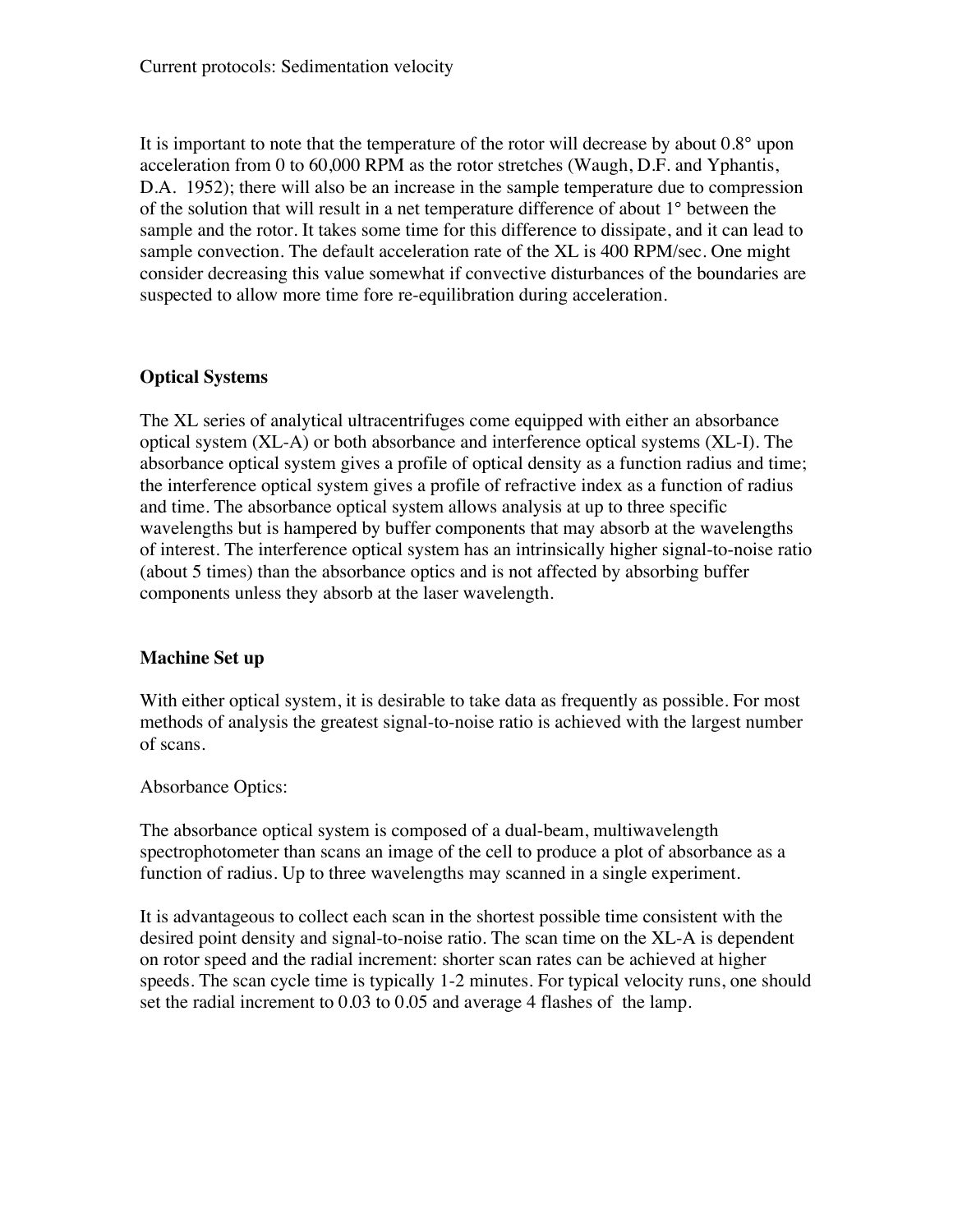#### Interference Optics:

The scan cycle time for the interference system is on the order of 5-10 seconds. It is necessary when using time derivative analysis (DCDT), for example, to gather as much data as possible to take advantage of its signal averaging features to the increase signalto-noise ratio of the  $g(s^*)$  plots. curves. Most other methods of analysis will perform better if the data are sampled as frequently as possible.

Adjust the laser timing so that the laser dwell is centered over the cell sectors or slits if you are using interference window holders. In the case of wide window holders, set the laser pulse width to  $0.4^{\circ}$  and then set the laser delay so that there is an equal angle to the edge of the sectors. For example, for a given cell, find the smallest delay angle at which the fringes just appear; then find the largest angle at which they disappear. Set the delay half way between these two values. During this process note whether the fringes disappear and reappear uniformly across the cell as these limiting delay angles are approached. If not, then the cell is not oriented correctly in the rotor hole. It is likely, if the cell is miss-aligned, that convection of the sample will occur. The run should be stopped and the cell reoriented in the rotor with careful attention to the exact orientation of the scribe lines on the cell casing with respect to those on the rotor hole. For interference slits, the laser pulse width can be set to 1.4°. It is good idea to use interference window holders fi you can find them. They act to mask off a constant piece of the cell window and make the interference fringe patterns insensitive to any jitter in the laser delay timing pulses. This especially important for proper cell blank corrections when performing equilibrium runs, but that is another topic (cf T.M Laue this series).

#### **Cylinder Lens Alignment Check**

To check the cylinder lens alignment, exactly the same solution must be present in each sector. To accomplish this, a specially modified centerpiece is required. A double sector centerpiece must be modified (i.e. sacrificed) by removing the rib between the two sectors (a coping saw carefully applied, will do the trick). Assemble the cell and fill it with 60 mg/ml bovine serum albumin (or similarly expendable protein). Accelerate the rotor to 50,000 rpm for about an hour until the boundary is about 1/3 the way to the bottom and then decelerate the rotor to about 14,000 and allow the protein to diffuse so that gradients are present throughout most of the cell. Initially, the gradients will be so steep that the light is bent completely out of the optical system; black bands will appear on either side of the boundary position and at the base of the cell. The edges of these regions represent the regions of steepest gradient possible to observe with this optical configuration. Now, if the cylinder lens is properly aligned, the fringes will be straight and level up to the point where they disappear at the point of maximum gradient. If there is any significant curvature of the fringes as they enter the region of steepest gradient, the optics are not properly aligned: call your serviceman.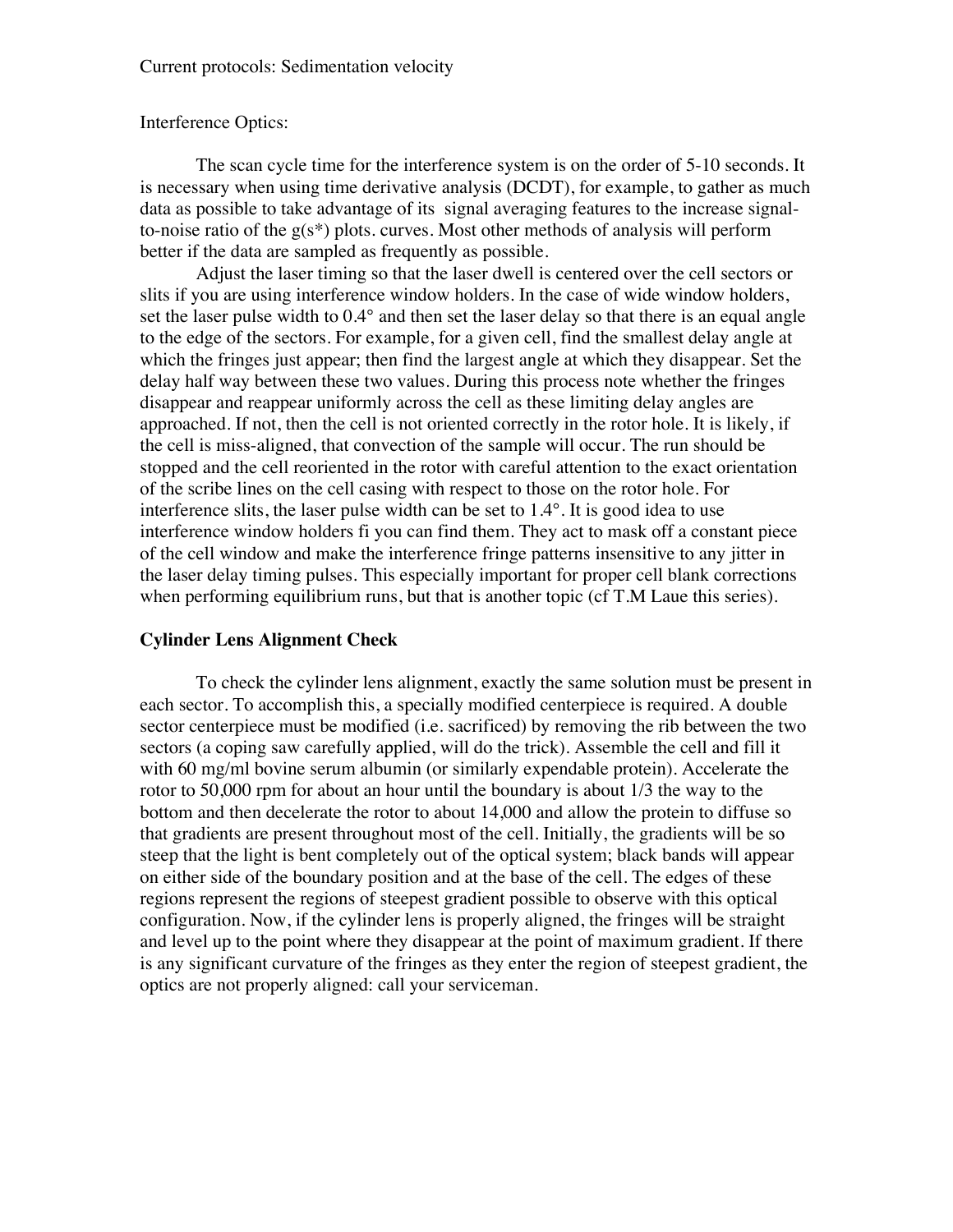## **Centrifuge cells:**

The centerpieces normally used for sedimentation velocity analysis are the ordinary double sector type. They are usually fabricated out of charcoal filled epon or aluminum filled epon. These centerpieces are nominally rated for 40,000 RPM; however if both sectors are filled to the same level there will negligible distortion even up to 60,000 RPM. However, it is important to make sure the cells will not leak because a leak from one sector will result in collapse of the center rib and destruction of the centerpiece.

Choice of cell window material depends on the optical system in use. When using the absorbance optics, quartz windows are sufficient. However, when using the interference optics, sapphire windows are required. Sapphire windows are much less subject to compression and distortion than quartz at high centrifugal fields. Sapphire windows may be used also with the absorbance optical system as long as they are optically clear at the wavelengths used.

## **The run:**

When the rotor temperature has equilibrated, start the run by accelerating to the desired speed; start taking data immediately so that any larger material or aggregates can be seen. If the presence of a wide range of sizes is suspected in your sample, run for a while at a relatively low speed to determine if very large particles are present. then accelerate to the selected full speed for the rest of the run.

Set the time between scans to "0" so that the machine will take scans as rapidly as possible. the actual time between scans will be determined by the CPU speed of the computer used to operate the XLA/I. Hard disk storage is very cheap today especially with the available data compression algorithms. So there is no reason not to acquire the maximum amount of data. Failure to do so may preclude certain types of analysis.

## **Correction of sedimentation and diffusion coefficients to standard conditions**

It is common practice to correct raw sedimentation and diffusion coefficients to standard conditions of water at 20°C for the purposes of comparison with other experiments. Both density and viscosity corrections must be made to the sedimentation coefficient while only viscosity corrections made to the diffusion coefficient.

$$
s_{20,w} = s_{t,b} \left( \frac{\eta_t^o}{\eta_{20}^o} \right) \left( \frac{\eta_t^b}{\eta_t^o} \right) \left( \frac{\left(1 - \overline{v}_{2,o} \rho_o \right)}{\left(1 - \overline{v}_{2,b} \rho_b \right)} \right)
$$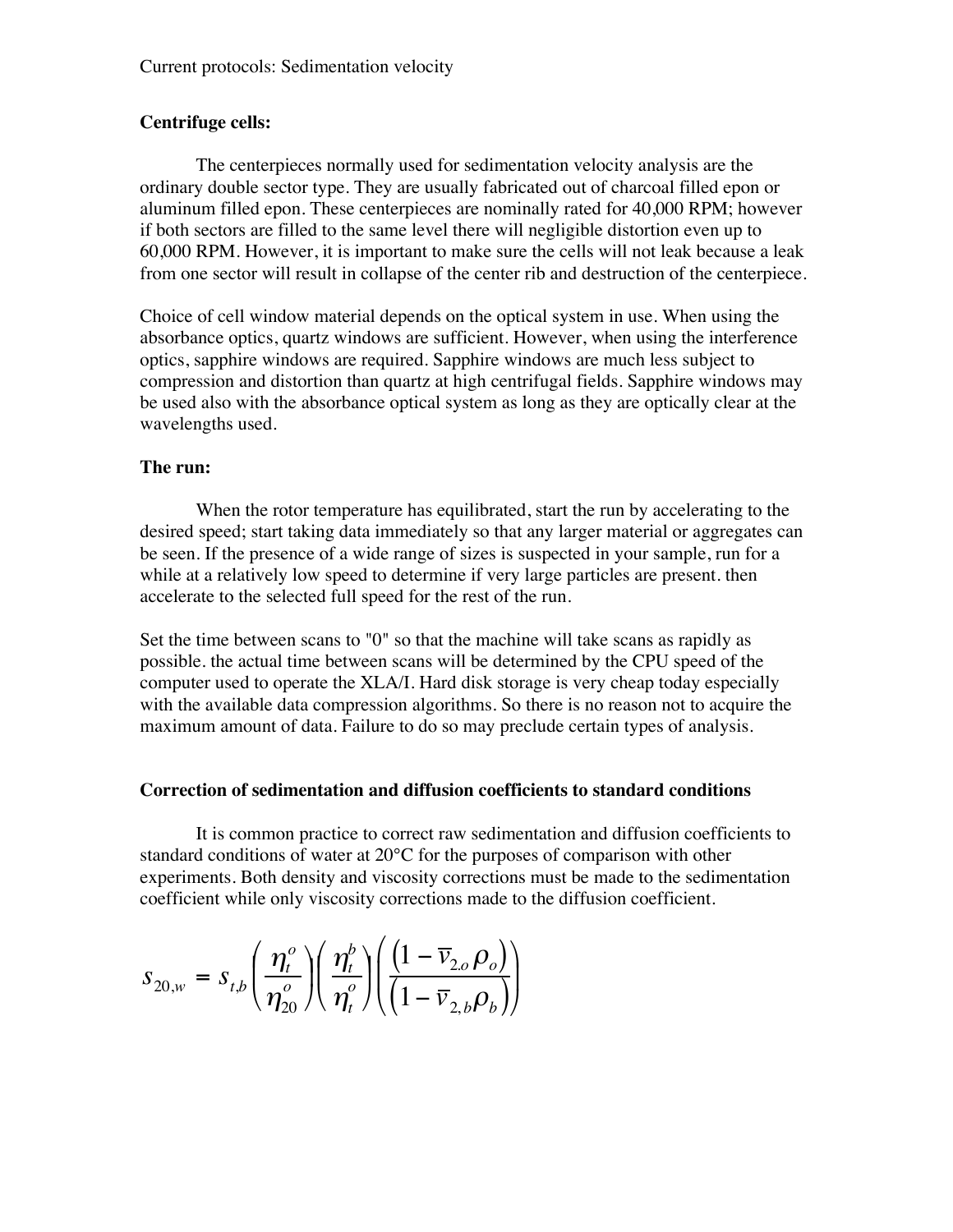$$
D_{20,w} = D_{t,b} \left( \frac{\eta_t^o}{\eta_{20}^o} \right) \left( \frac{\eta_t^b}{\eta_t^o} \right)
$$

where  $\eta_i^{\circ}$  is the viscosity of water at the temperature, t, of the run;  $\eta_{20}^{\circ}$  is the viscosity of water at 20°C;  $\eta_t^b$  is the viscosity of the buffer at the temperature of the run;  $\rho_o$  is he density of water at 20 $\degree$ C and  $\rho_b$  is the density of the buffer at the temperature of the run;  $\bar{v}_{2,o}$ , and  $\bar{v}_{2,b}$  are the partial specific volume of the macromolecular in water at 20° and in buffer at the temperature of the run, respectively. The buoyancy correction term,  $(1 - \overline{v}_2 \rho)$ , is used here by tradition; it is used to represent the density increment  $(\partial \rho / \partial c_2)_{T,\mu}$ .

#### **Data analysis and interpretation:**

The primary data are supplied as text files containing a two line header with information about the conditions of the run followed by columns of data that are radius and concentration and sometimes a third column of standard errors of the concentration data. These concentration profile data may be analyzed by various methods to extract the hydrodynamic and thermodynamic information the investigator desires.

There are several software packages available that either transform the data into suitable visual form or that fit the profiles directly by least squares techniques.

Before we apply any of these techniques, we must make some distinction between the different types of system we are likely to encounter and then choose the appropriate type of analysis. In general, we can divide systems into either ideal or non-ideal and either interacting or non-interacting and either monodisperse or polydisperse and single component or multi-component. An example of a single component, monodisperse, ideal system would be a globular protein near it's isoelectric point at an ionic strength of 0.1 at about 1 mg/ml and not undergoing self-association. An example of a single component, polydisperse ideal system would be a monomer-dimer-tetramer self-associating system in rapidly reversible equilibrium near its isoelectric point at an ionic strength of 0.1 at about 1 mg/ml. An example of a two component, polydisperse, ideal system would be a weakly binding antigen-antibody system composed of 4 species, free antibody, free antigen, singly ligated antigen and doubly ligated antigen at an ionic strength of 0.1 at about 1 mg/ml.

#### **Experimental Design.**

Starting with a sample of unknown properties, one should perform a run with three or four cells covering a wide range of loading concentrations. In this laboratory, the usual protocol with interference optics is to start with either1 mg/ml or 0.3 mg/ml as the highest concentration and make 3-fold serial dilutions spanning a 27 fold range. With absorption optics use a starting absorbance of 1.0 A.U. This initial run will provide information about both the polydispersity and possible concentration dependence. If concentration dependence can be ruled out at this stage, the system can be analyzed as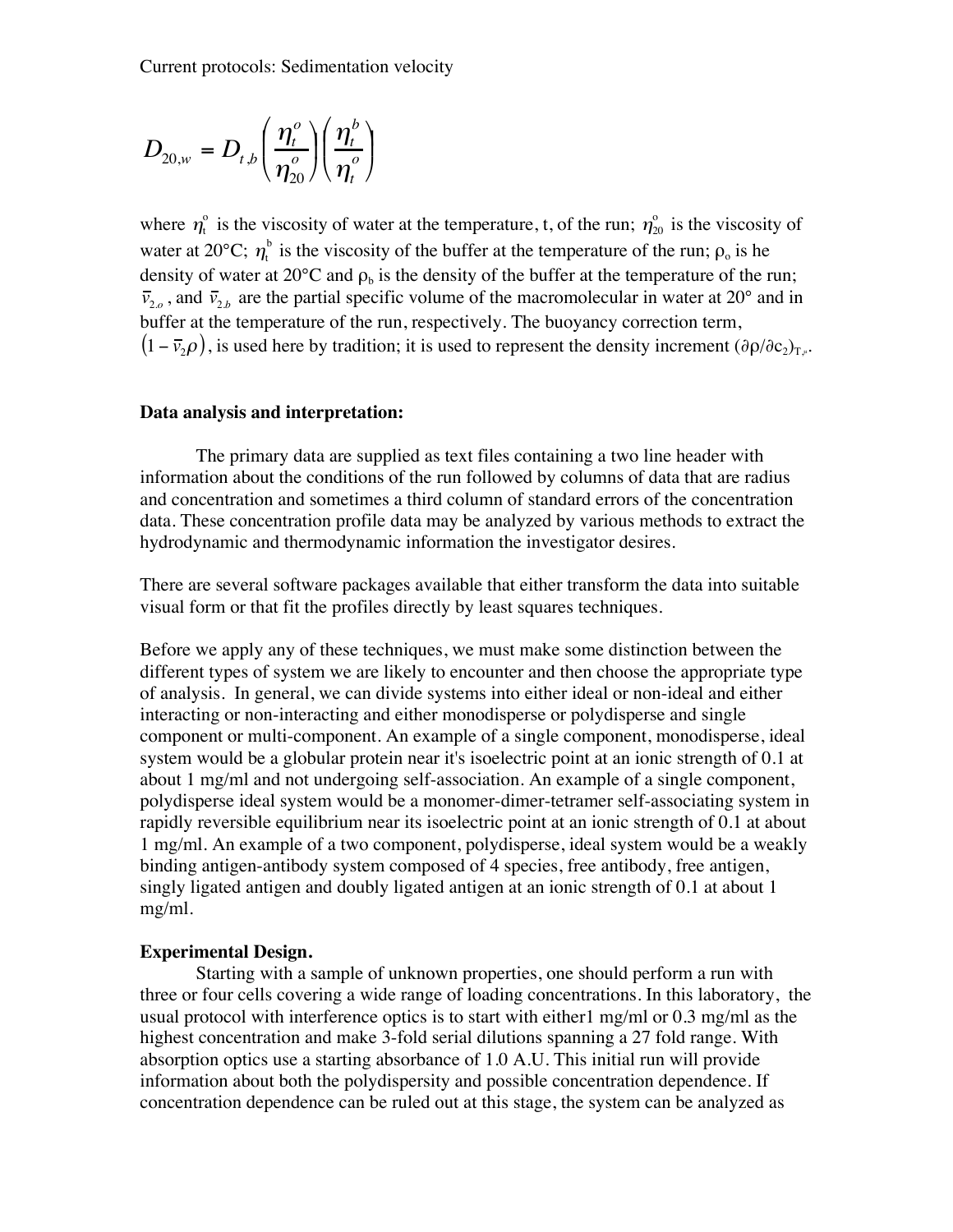either a mono-disperse system or a polydisperse system composed of independent species. If concentration dependence is observed, it will be a combination of either association or non-ideality or both. Association is manifest as a weight average sedimentation coefficient that increases with concentration while non-ideality is manifest as a weight average sedimentation coefficient that decreases with concentration. A nonideal, mono- or poly-disperse system can be analyzed as the sum of non-ideal independent components. An interacting systems, which is composed of a reaction boundary, must be analyzed by taking mass action into account during sedimentation. The distinction we made above between ideal, non-ideal, interacting and independent species will determine which method of analysis must be employed. Use of  $DCDT-g(s^*)$ or least-squares-g( $s^*$ ) analysis would be appropriate for the initial characterization and as a way of visualizing the general behavior of the system.

## **Data Analysis:**

There is a wide range of software available for analysis of sedimentation velocity data. The reader is referred to Table I for a list of the most commonly used software packages. The g(s\*) methods are model independent and give one an idea of the range of sedimentation coefficient, number of species, their relative amounts and degree of concentration dependence. In the absence of concentration dependence, one could use any one of the curve fitting methods that use either approximate or numerical solutions to the Lamm equation to estimate number of components, sedimentation and diffusion coefficients, their relative amounts, and molecular weights. In the case of negative concentration dependent, single species, non-ideal systems, one can estimate hydrodynamic non-ideality and second virial coefficients (Solovyova, Schuck, Costenaro and Ebel 2001). For the analysis of interacting systems, Ultrascan, SEDFIT, Sedanal and ISODES\_Fitter can be used for simple self-associations. For more complex interactions, ABCD\_Fitter and SedAnal can be used for analysis of multi-component systems forming heterologous complexes. Sedanal can also deal with self-association of either reactants or products. SEDFIT is also useful for global fitting to data from dynamic light scattering used in conjunction with sedimentation data.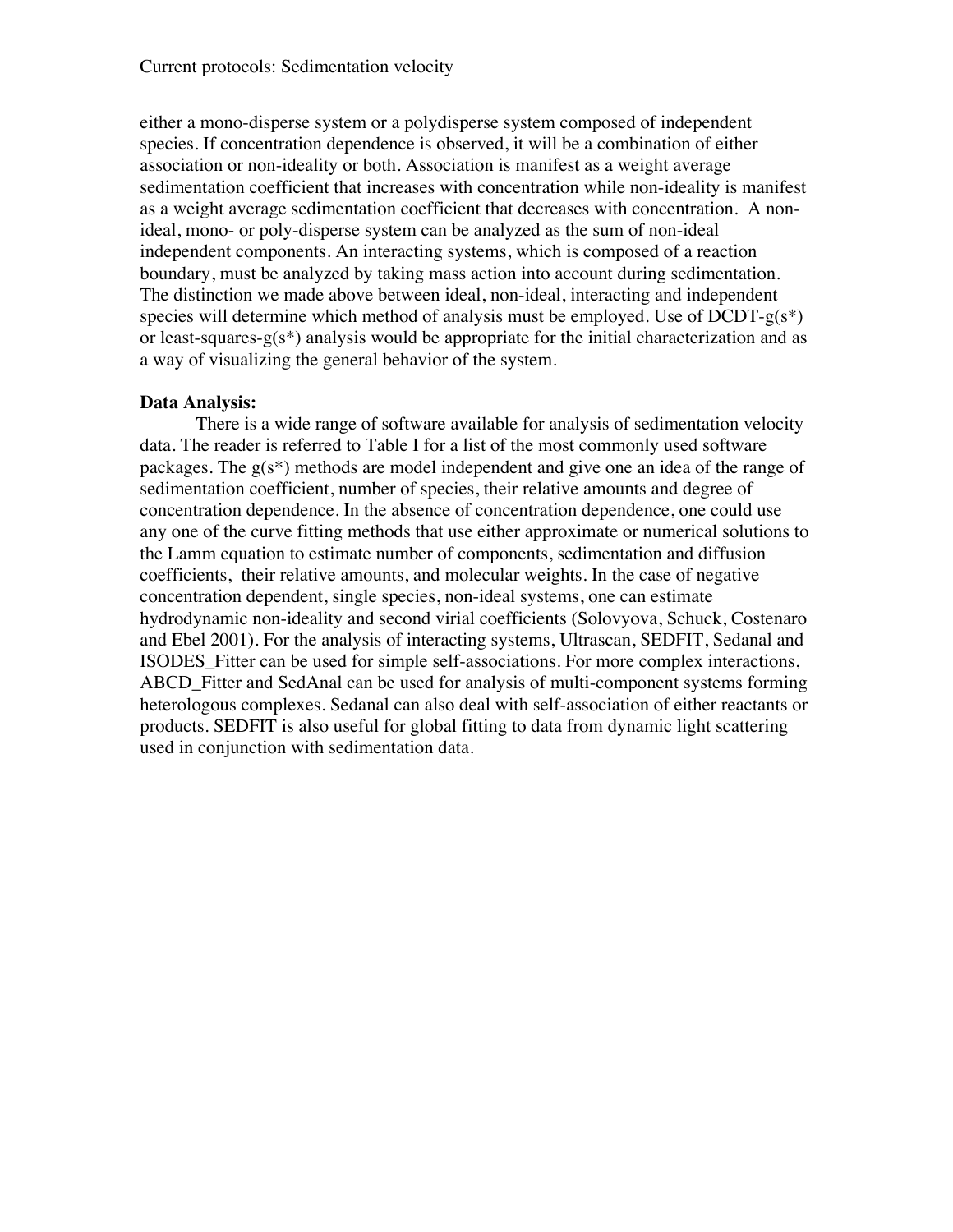| <b>TABLE I</b>        |                   |                                                                                                |
|-----------------------|-------------------|------------------------------------------------------------------------------------------------|
|                       |                   | Software available for analysis of sedimentation velocity data                                 |
| Package               | <b>Author</b>     | <b>Abilities</b>                                                                               |
| <b>BeckmanCoulter</b> | various           | General package for velocity and equilibrium<br>sedimentation analysis                         |
| <b>DCDT</b>           | Stafford(a)       | Time derivative $g(s^*)$ analysis for Mac OS                                                   |
|                       |                   | including multi-speed wide distribution analysis.                                              |
| $DCDT+$               | Philo(b)          | Time derivative $g(s^*)$ analysis for Windows                                                  |
|                       |                   | includes fitting routines for molecular weight                                                 |
|                       |                   | determination.                                                                                 |
| DCDT-wd               | Lary(c)           | Time derivative $g(s^*)$ analysis for Windows                                                  |
|                       |                   | including multi-speed wide distribution analysis.                                              |
| <b>LAMM</b>           | Behlke(d)         | Direct least squares fitting to approximate solutions                                          |
|                       |                   | to the Lamm equation. Useful for low molecular                                                 |
|                       |                   | weight proteins (M <20kDa) and peptides.                                                       |
| <b>SEDFIT</b>         | Holladay(e)       | Direct least squares fitting to concentration data to                                          |
|                       |                   | approximate solutions to the Lamm equation.                                                    |
| <b>SVEDBERG</b>       | Philo(f)          | Direct least squares fitting to concentration and                                              |
|                       |                   | concentration time difference data to approximate                                              |
|                       |                   | solutions to the Lamm equation for molecular                                                   |
|                       |                   | weight of non-interacting systems. Useful for low                                              |
|                       |                   | molecular weight proteins (M <20kDa) and                                                       |
|                       |                   | peptides.                                                                                      |
| <b>SEDFIT</b>         | Schuck(g)         | A powerful suite of procedures for the analysis for                                            |
|                       |                   | sedimentation velocity data.                                                                   |
|                       |                   | Lamm equation fitting, least-squares- $g(s^*)$ , partial                                       |
|                       |                   | diffusion deconvolution with c(s) analysis.                                                    |
| <b>SEDANAL</b>        | Stafford(h)       | Least squares fitting of concentration time                                                    |
|                       |                   | difference data to numerical solutions to the Lamm                                             |
|                       |                   | equation for single or multi-component,                                                        |
|                       |                   | polydisperse interacting and non-interacting systems                                           |
| ABCD_Fitter           | Stafford(i)       | including self- and hetero- associating systems.<br>Least squares fitting to concentration and |
|                       |                   | concentration time difference data to numerical                                                |
|                       |                   | solutions to the Lamm equation for two component                                               |
|                       |                   | hetero-associating systems. A+B=C; C+B=D                                                       |
| <b>ISODES</b> Fitter  | Stafford(i)       | Least squares fitting to concentration and                                                     |
|                       |                   | concentration time difference data to numerical                                                |
|                       |                   | solutions to the Lamm equation for a single                                                    |
|                       |                   | component indefinite self-associating system.                                                  |
| <b>ULTRASCAN</b>      | Demeler et al.(j) | A powerful general purpose package for the                                                     |
|                       |                   | analysis of sedimentation velocity and equilibrium                                             |
|                       |                   | data.                                                                                          |
| VanHolde-Weischet     | van Holde(k)      | Extrapolation method for the reduction of the                                                  |
|                       |                   | effects of diffusion. Useful for revealing                                                     |
|                       |                   | heterogeneity in paucidiserse non-interacting                                                  |
|                       |                   | systems.                                                                                       |
| <b>SEDNTERP</b>       | Philo(1)          | A general purpose tool for the interpretation of                                               |
|                       |                   | sedimentation velocity and sedimentation                                                       |
|                       |                   | equilibrium experiments. Calculates partial specific                                           |
|                       |                   | volume, hydration and other parameter from the                                                 |
|                       |                   | atomic composition.                                                                            |
|                       |                   |                                                                                                |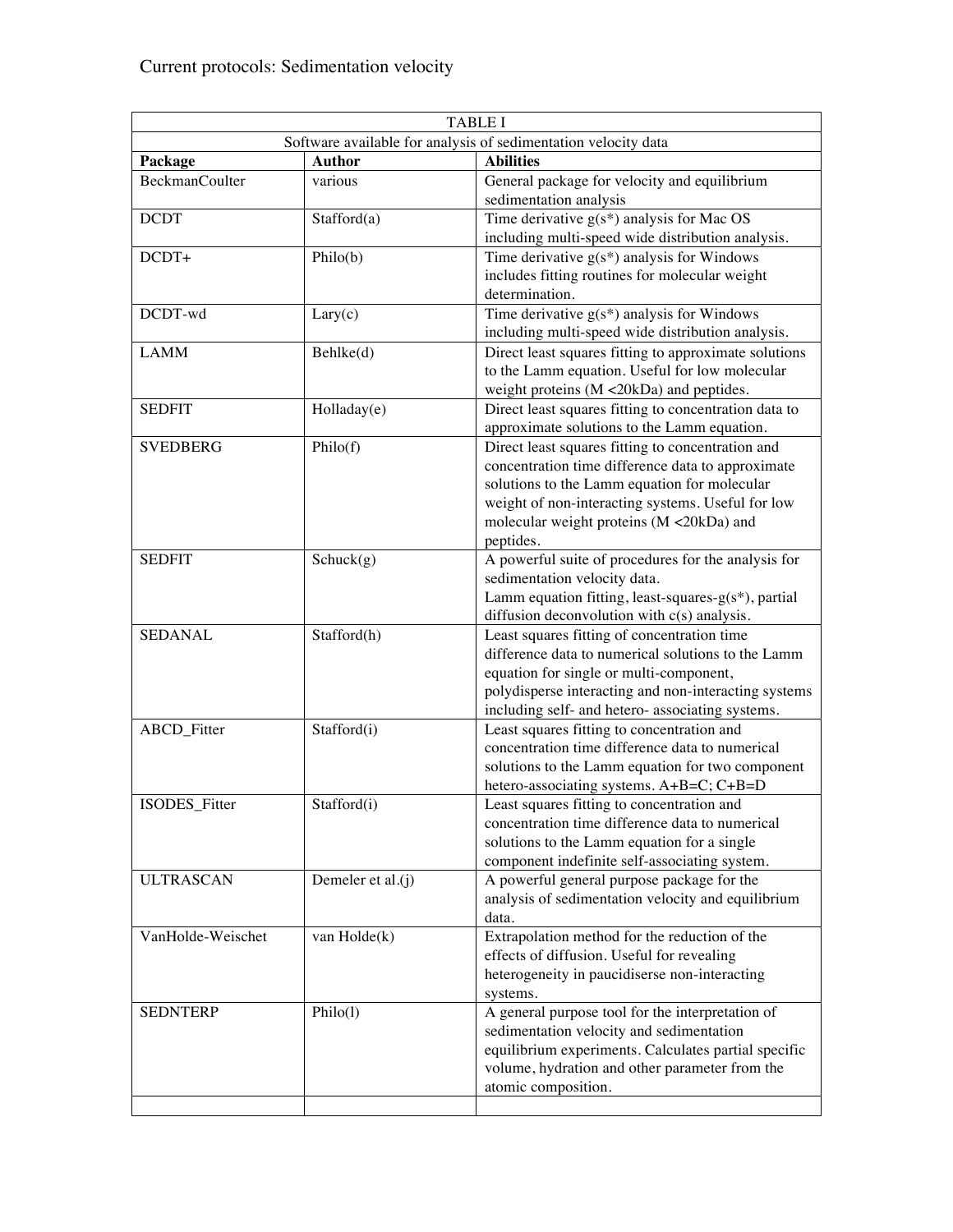| References                                           |  |  |
|------------------------------------------------------|--|--|
| $(a)$ (Stafford 1992)                                |  |  |
| (b) $(Phi 2000)$                                     |  |  |
| (c) http://vm.uconn.edu/ $\sim$ wwwbiotc/uaf.html    |  |  |
| (d) (Behlke and Ristau 2002)                         |  |  |
| (e) (Holladay 1979; Holladay 1980)                   |  |  |
| (f) (Philo 1997; Philo 1997)                         |  |  |
| $(g)$ (Schuck 2000)                                  |  |  |
| $(h)$ (Stafford 2003)                                |  |  |
| (i) (Stafford 1998; Rivas, Stafford and Minton 1999) |  |  |
| (j) http://www.ultrascan.uthscsa.edu/                |  |  |
| (k) (Van Holde and Weischet 1978)                    |  |  |
| (l) http:www.jphilo.mailway.com/download             |  |  |
|                                                      |  |  |

## **Further reading:**

The older literature contains a tremendous amount of information that is very much germane to modern day sedimentation analysis. The reader is encouraged to seek out some of the earlier classical treatises like "The theory of Sedimentation Analysis by Williams et al. (Williams, Van Holde, Baldwin and Fujita 1958),"Ultracentrifugation in Biochemistry" by Howard Schachman (Schachman 1959), "Ultracentrifugation" by S. Claesson and I. Moring-Claesson. (Claesson and Moring-Claesson 1961).

References

- Behlke, J. and O. Ristau (2002). "A new approximate whole boundary solution of the Lamm differential equation for the analysis of sedimentation velocity experiments." Biophys Chem **95**(1): 59-68.
- Claesson, S. and I. Moring-Claesson (1961). Determination of the Size and Shape of Protein Molecules: Ultracentrifugation. A Laboratory Manual of Analytical Methods of Protein Chemistry (Including peptides). P. a. B. Alexander, R.J. New York, Pergamon Press. **3**.
- Holladay, L. (1979). "An approximate solution to the Lamm equation." Biophys. Chem. **10**: 187-190.
- Holladay, L. (1980). "Simultaneous rapid estimation of sedimentation coefficient and molecular weight." Biophys. Chem. **11**: 303-308.
- Philo, J. S. (1997). "An Improved Function for Fitting Sedimentation Velocity Data for Low Molecular Weight Solutes." Biophys. J. **72**(1): 435-444.
- Philo, J. S. (1997). "An improved function for fitting sedimentation velocity data for lowmolecular-weight solutes." Biophys J **72**(1): 435-44.
- Philo, J. S. (2000). "A method for directly fitting the time derivative of sedimentation velocity data and an alternative algorithm for calculating sedimentation coefficient distribution functions." Anal Biochem **279**(2): 151-63.
- Rivas, G., W. F. Stafford and A. P. Minton (1999). "Characterization of Heterologous Protein-Protein Interaction via Analytical Ultracentrifugation." Methods: A Companion to Methods in Enzymology.
- Schachman, H. K. (1959). Ultracentrifugation in Biochemistry. New York, Academic Press.